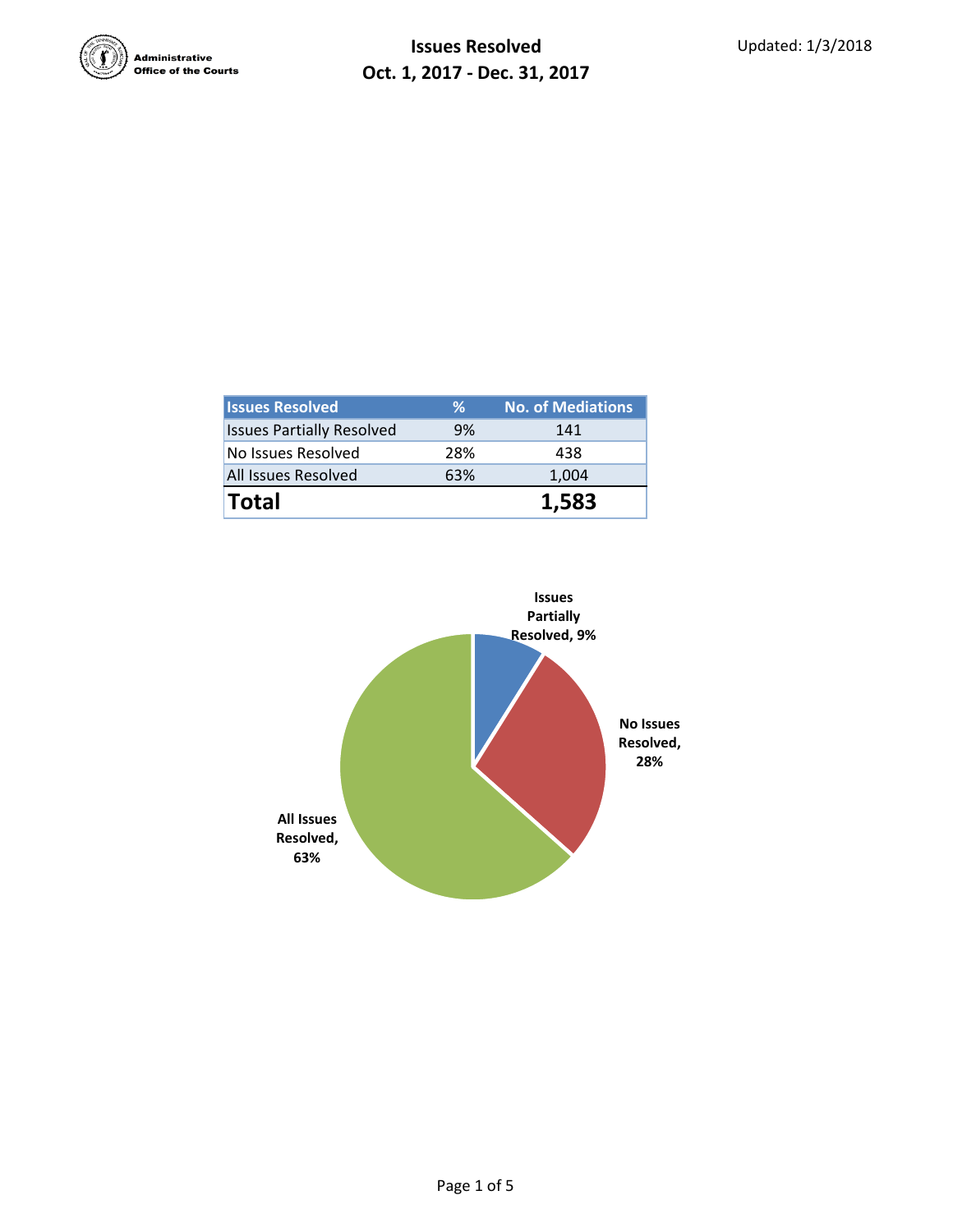

## **Court Type Oct. 1, 2017 - Dec. 31, 2017**

| <b>Court Type</b>             | %     | <b>No. of Mediations</b> |  |  |
|-------------------------------|-------|--------------------------|--|--|
| <b>Municipal Court</b>        | 0.0%  |                          |  |  |
| <b>Appellate Court</b>        | 0.0%  | 0                        |  |  |
| <b>Probate Court</b>          | 0.1%  | 2                        |  |  |
| <b>Federal Court</b>          | 3.3%  | 53                       |  |  |
| <b>General Sessions Court</b> | 6.2%  | 98                       |  |  |
| Juvenile Court                | 10.5% | 167                      |  |  |
| <b>Chancery Court</b>         | 30.2% | 478                      |  |  |
| Circuit Court                 | 49.6% | 785                      |  |  |
| <b>Total</b>                  |       | 1.583                    |  |  |

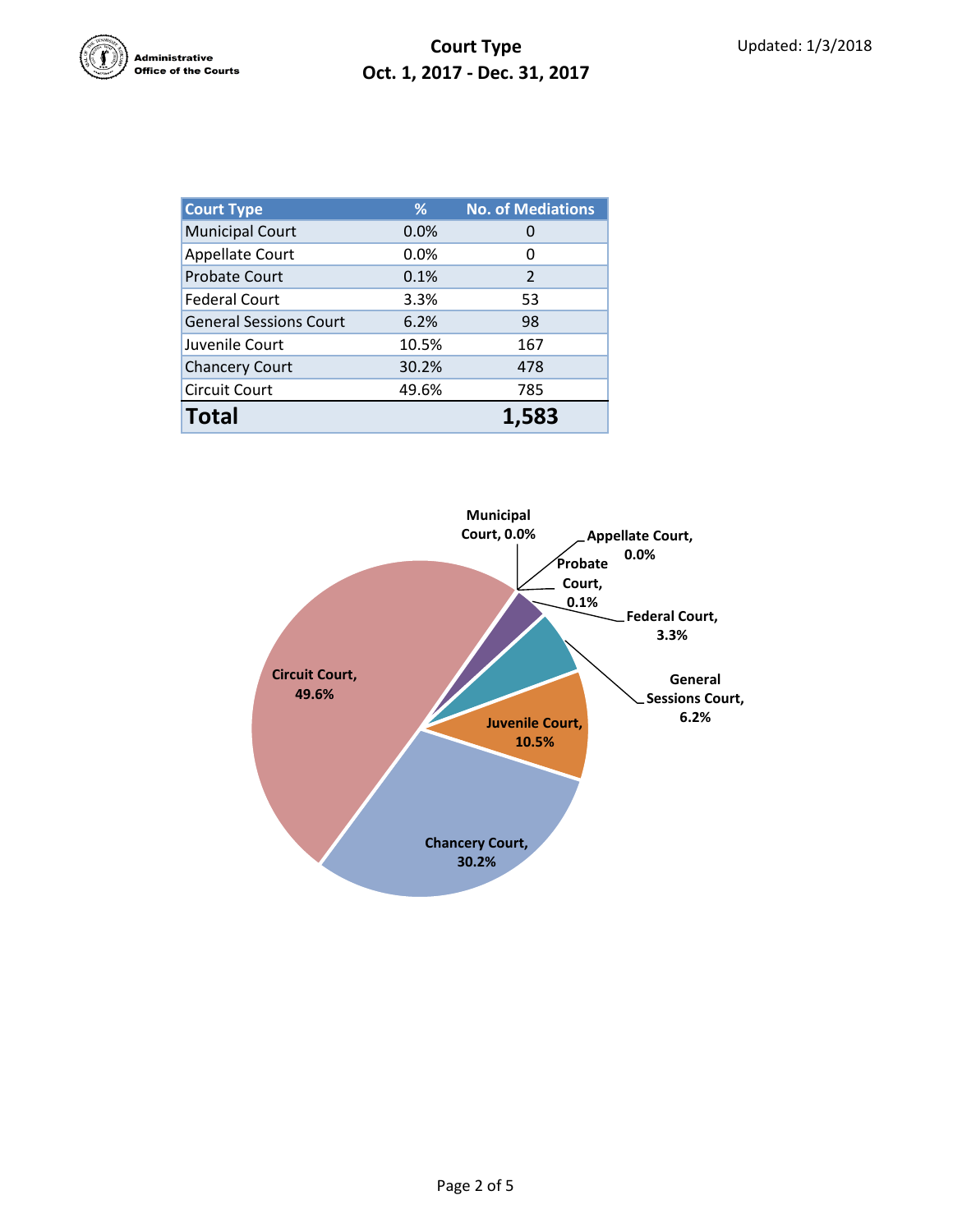

## **Fee Type Oct. 1, 2017 - Dec. 31, 2017**

| Fee Type               | %     | <b>No. of Mediations</b> |
|------------------------|-------|--------------------------|
| Court-Ordered Pro Bono | 0.2%  | 3                        |
| <b>Court Costs</b>     | 0.4%  | 7                        |
| <b>SCR</b>             | 0.6%  | 10                       |
| Reduced                | 2.9%  | 46                       |
| Pro Bono               | 5.9%  | 93                       |
| Standard               | 90.0% | 1,424                    |
| <b>Total</b>           |       | 1.583                    |

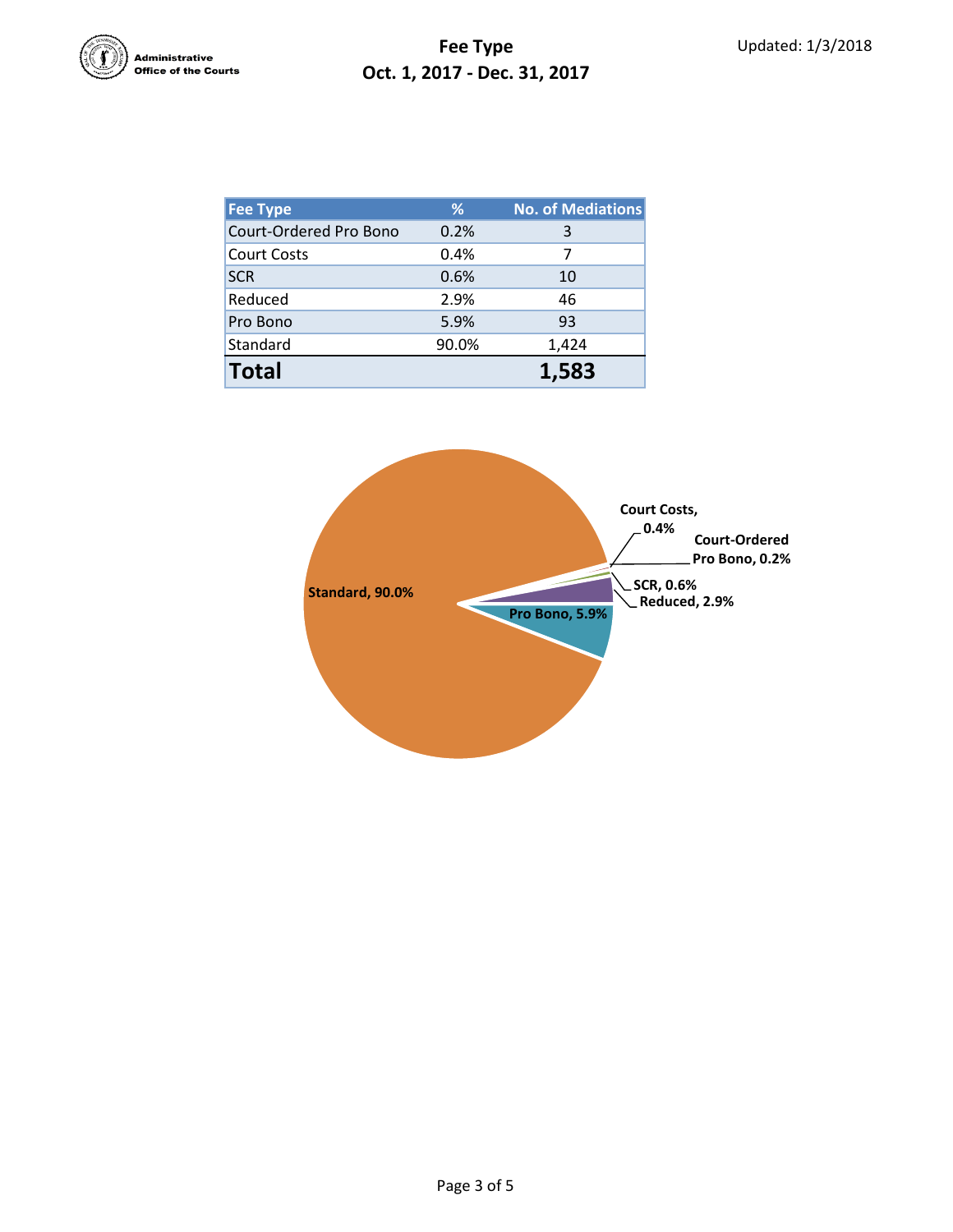

## **Dispute Type Oct. 1, 2017 - Dec. 31, 2017**

| <b>Dispute Type</b>                                | %     | <b>No. of Mediations</b> |
|----------------------------------------------------|-------|--------------------------|
| Adoption/Surrender                                 | 0.1%  | 2                        |
| Appeal from Administrative Hearing                 | 0.0%  | 0                        |
| Conservatorship/Guardianship                       | 0.0%  | $\Omega$                 |
| Contract/Debt/Specific Performance                 | 3.1%  | 49                       |
| Damages/Torts Other Than Personal Injury           | 0.4%  | $\overline{7}$           |
| Domestic Relations - Child Custody/Visitation Only | 14.7% | 233                      |
| Domestic Relations - Child Support Only            | 0.5%  | 8                        |
| Domestic Relations - Divorce with Children         | 24.1% | 381                      |
| Domestic Relations - Divorce without Children      | 10.0% | 159                      |
| Domestic Relations - Post Divorce Issue            | 7.3%  | 115                      |
| Juvenile Appeal                                    | 0.0%  | $\Omega$                 |
| Landlord/Tenant                                    | 1.1%  | 18                       |
| Legitimation/Paternity                             | 0.9%  | 15                       |
| <b>Medical Malpractice</b>                         | 2.5%  | 39                       |
| Other                                              | 8.0%  | 127                      |
| Personal Injury                                    | 24.4% | 387                      |
| Probate/Trust                                      | 0.5%  | 8                        |
| <b>Product Liability</b>                           | 0.2%  | 3                        |
| <b>Real Property</b>                               | 1.0%  | 16                       |
| <b>Workers Compensation</b>                        | 0.3%  | 4                        |
| <b>Wrongful Death</b>                              | 0.8%  | 12                       |
| <b>Total</b>                                       |       | 1,583                    |